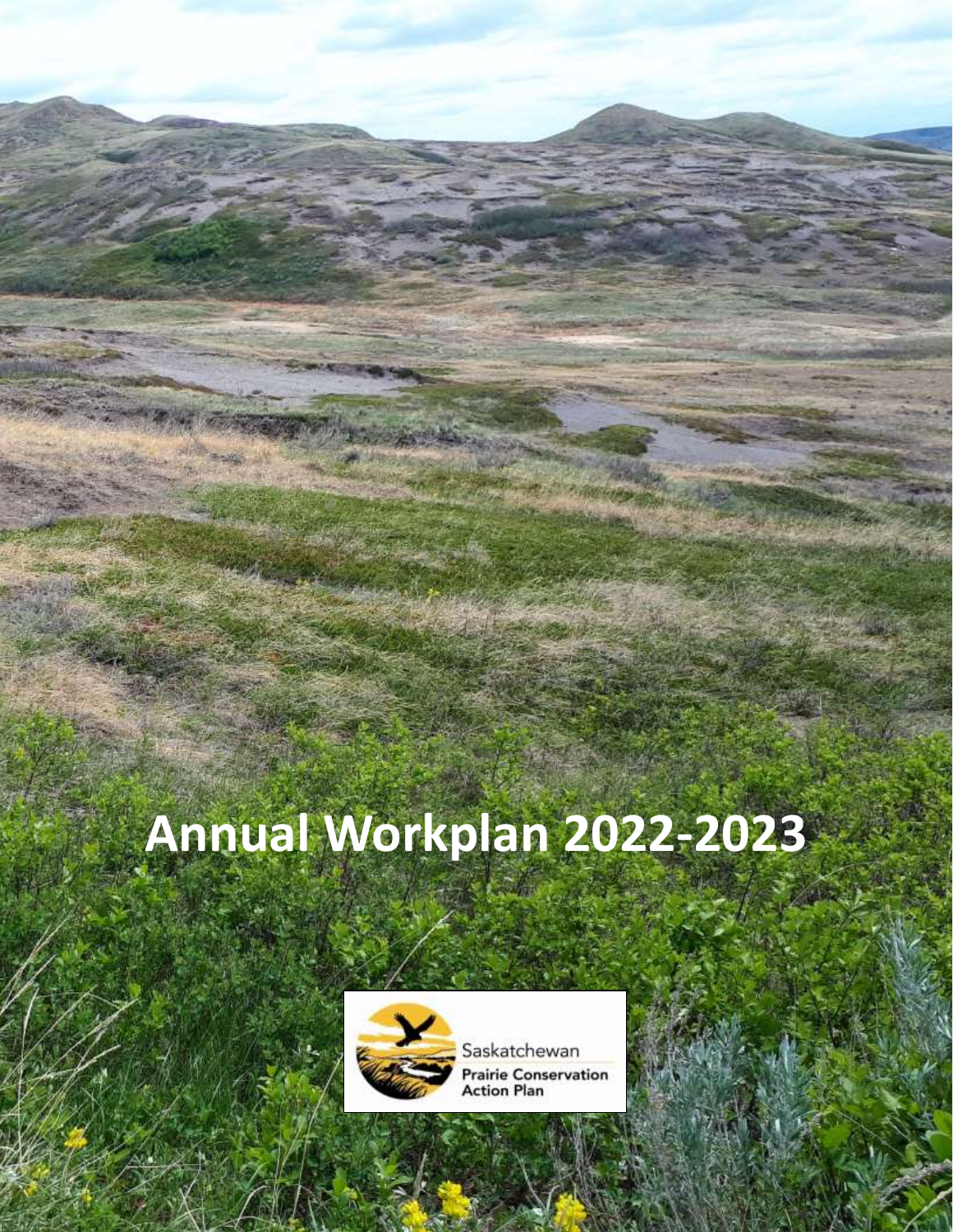#### **Introduction**

The Saskatchewan Prairie Conservation Action Plan (SK PCAP) Partnership brings together agencies and organizations representing producers, industry, provincial and federal governments, non-government organizations and research and educational institutions. Together, the Partners establish a five-year Framework for collective action which provides the context for annual work planning.

The 2019-2023 Framework\* is built on the Partnership's Vision and three Goals:

**Vision**: Healthy native prairie ecosystems as vital parts of our vibrant and strong communities.

#### **Goals:**

- **1. Ecosystem Goal**: Native prairie ecosystem health and biodiversity are conserved and restored as part of a functioning landscape.
- **2. Economic Goal**: Sustainable uses of native prairie improve the livelihoods of Saskatchewan people.
- **3. Cultural Goal**: Native prairie is a valued part of our culture and identity as Saskatchewan people.

#### **Strategic focus areas:**

In the 2019-2023 Framework\*, the Partnership identified three strategic focus areas to prioritize actions:

- **1. Native Prairie Awareness and Appreciation**
- **2. Responsible Land Use on Native Prairie**

#### **3. Native Prairie Ecosystem Management**

This 2022-23 Annual Workplan indicates what specific deliverables the Partnership will take in the fourth year of the 2019-2023 Framework, working towards our Vision, Goals, and Objectives as they are relevant to each of the three focus areas.

This Workplan will be reported on at year end through the 2022-2023 SK PCAP Annual Report, which will be available on the SK PCAP website.

\* Please refer to the SK PCAP website at http://www.pcap-sk.org/ under *Action Plans* for a copy of the *Framework*.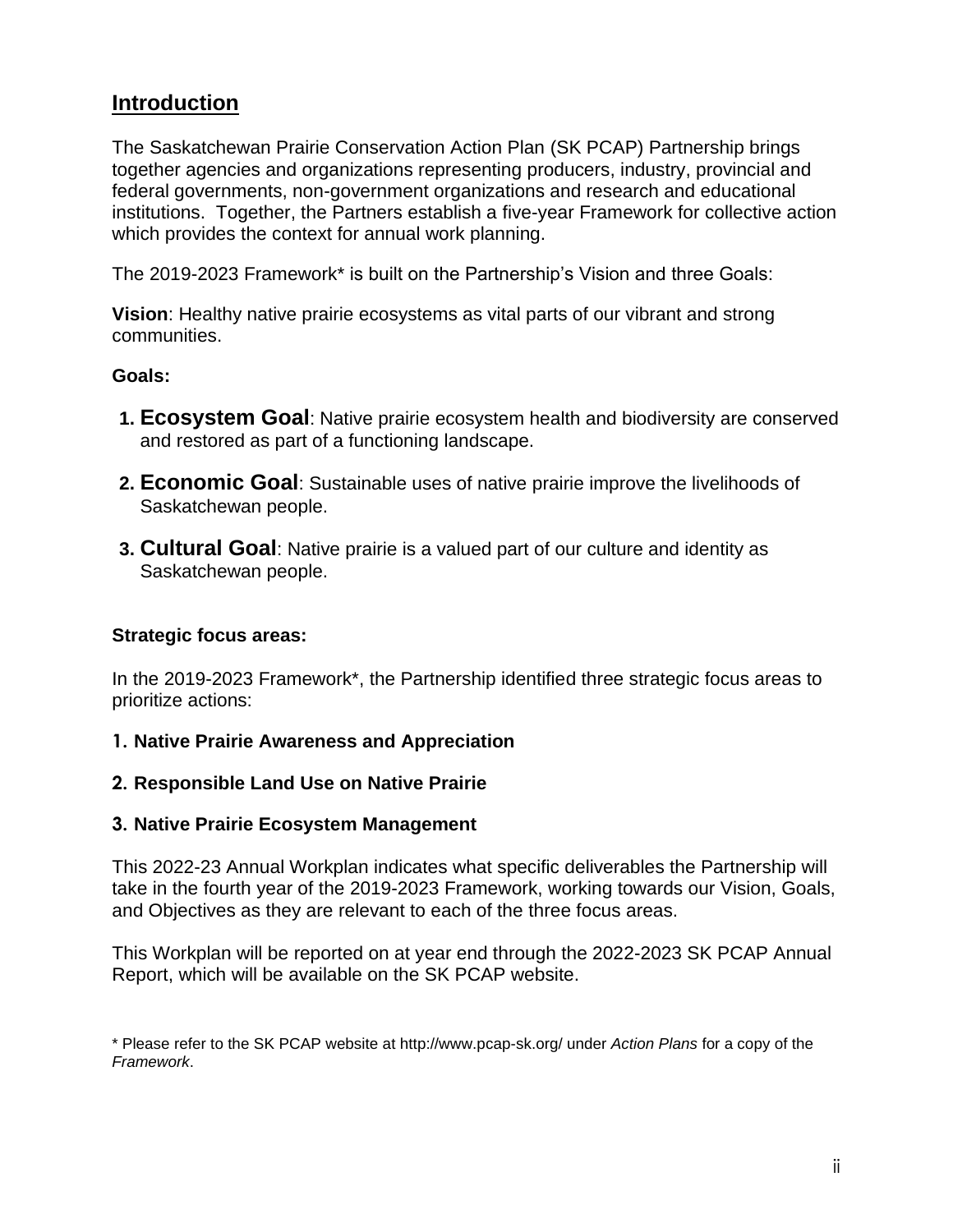## **Table of Contents**

| <b>Focus Areas: Strategies and Measuring Success</b> |  |
|------------------------------------------------------|--|
|                                                      |  |
|                                                      |  |
|                                                      |  |

## **Appendices:**

Front cover photo: Caitlin Mroz-Sailer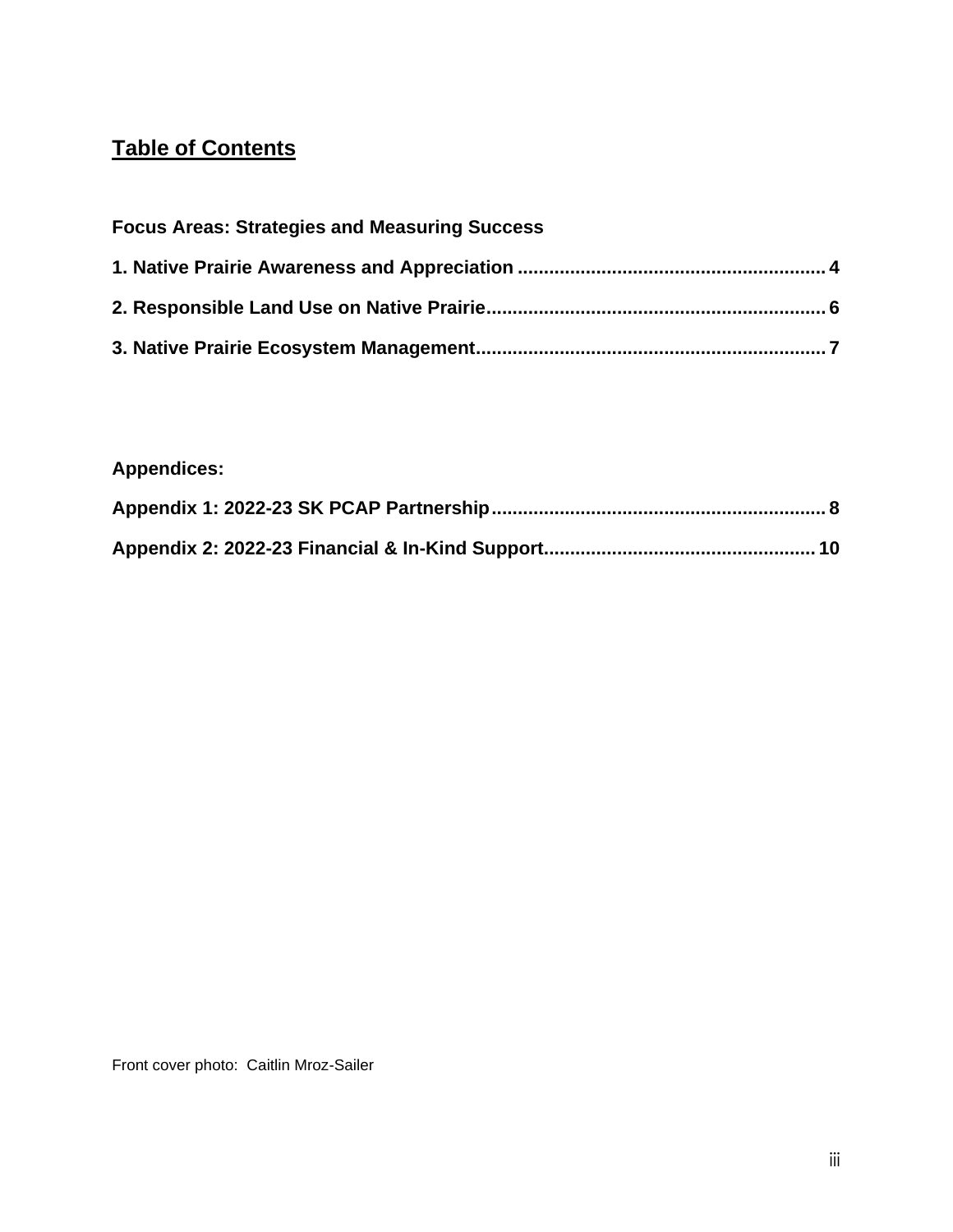# <span id="page-3-0"></span>**Focus Areas: Strategies and Measuring Success**

# **1. Native Prairie Awareness and Appreciation**

**1.1 Objective**:Increase awareness of the ecological, cultural and economic importance of native prairie and biodiversity including species at risk among students, general public, industry and policy makers.

**1.2.1. Strategy:** Gather evidence-based and traditional ecological, cultural and economic knowledge about native prairie, species at risk and all species issues. Develop this knowledge with key partners, including indigenous representation, and share this information broadly with partners, industry, indigenous communities and target key policymakers. share balanced, science-based information of native prairie and species at risk conservation. Share this information broadly with the public, and specifically, within the Partnership, our networks and with target policy makers.

#### **1.3 Measuring success**

- ➢ Produce and distribute **twelve** electronic newsletters
- ➢ Prepare and distribute **three** news releases (for Native Prairie Appreciation Week and EG&S Week)
- ➢ Curate web content on **one** website [\(www.pcap-sk.org\)](http://www.pcap-sk.org/) while increasing interaction on social media (including Twitter, Facebook, Instagram and YouTube).
- ➢ Provide displays to **at least two** urban venue across Saskatchewan (including farmer's markets) and **two** relevant producer and land user workshops.
- ➢ Provide **twelve** Native Prairie Speaker Series presentations via webinars and **six** presentations in rural communities in Species at Risk habitat, depending on funding and gathering restrictions.
- ➢ Provide **five** articles in *Beef Business* magazine and **one** to a partner publication.

**1.2.2. Strategy:** Develop and provide Saskatchewan students with information about native prairie stewardship and biodiversity through education programs, such as Adopt a Rancher and Taking Action for Prairie, while also exploring new ways to share awareness.

#### **1.3Measuring success**

- ➢ Deliver Adopt a Rancher to at least **five** classes. We hope that the fading (?) pandemic will allow field trips in the 2022-23 fiscal year, but continuing virtual delivery is also an option, if needed.
- ➢ Deliver Taking Action for Prairie programming to at least **eight** classes, but more could be done if some classes are done virtually.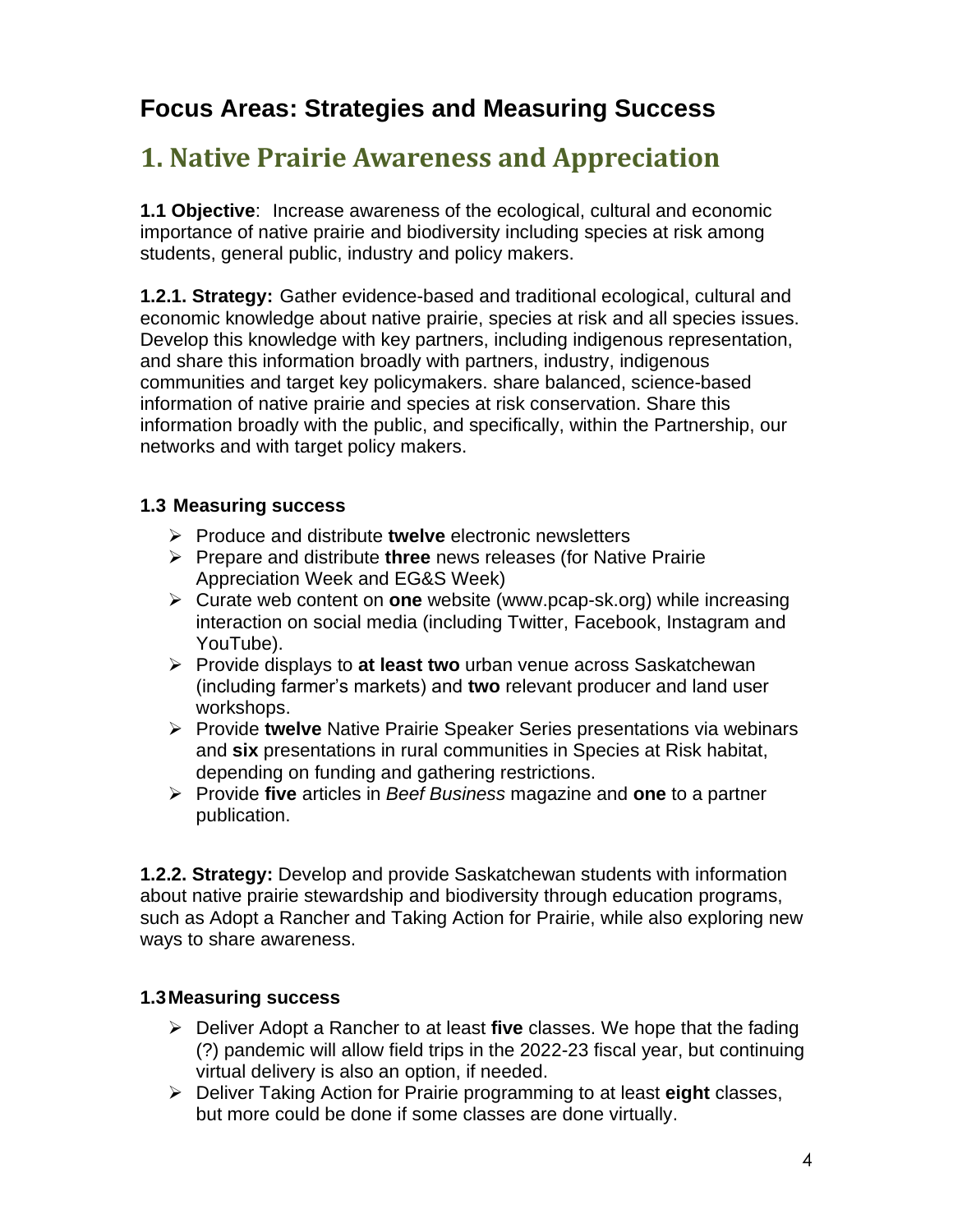- ➢ Survey at least 70% of students who participated in *Adopt a Rancher* and *Taking Action for Prairie* to determine their level of conservation knowledge pre- and post-participation.
- ➢ Survey all the teachers who participated in *Adopt a Rancher* and *Taking Action for Prairie* to determine their level of interest and program impressions.

**1.2.3 Strategy:** Provide urban and rural general public with information about native prairie stewardship and biodiversity through awareness programs such as social media, Native Prairie Speaker Series, Agribition, Native Prairie Appreciation Week and Ecological Goods and Services Week.

#### **1.3 Measuring Success**

- ➢ Provide Canadian Western Agribition with Agri-Ed programming through **five** days of class-specific **Pitch it for Pipits and Plovers** and **one interactive booth display.**
- ➢ Organize annual Native Prairie Appreciation Week events, including one webinar, the tour with Society for Range Management-Prairie Parkland Chapter and the regular NPAW activities (social media photo contest, youth poster contest, farmers' market booths).
- ➢ Organize an Ecological Goods and Services Week in the Winter/Spring 2023, with **six** webinars.
- **1.2.4. Strategy:** Engage, build and maintain a positive relationship within the PCAP partnership that is inclusive of all native prairie stakeholders.

#### **1.3. Measuring success**

- ➢ Host **two** regular PCAP Partner meetings.
- ➢ Coordinate at least **two** PCAP Executive Committee meetings.
- ➢ Participate in **two** native prairie stakeholder meetings (i.e., South of the Divide Conservation Action Program Annual General Meeting, Saskatchewan Stock Growers Association Annual General Meeting).
- ➢ Continue participating in the Transboundary Grassland Partnership Core Team and Workshop planning committee and the Prairie Conservation and Endangered Species Conference planning committee.
- ➢ Continue to invite partners to contribute to the Partner Spotlight section of the eNewsletter every month.
- ➢ Evaluate all partners annually to determine level of participation and contribution to Partnership; provide interested organizations seeking to become partners with an opportunity to present to the Steering Committee.
- $\triangleright$  Seek out an organization that can provide a First Nations perspective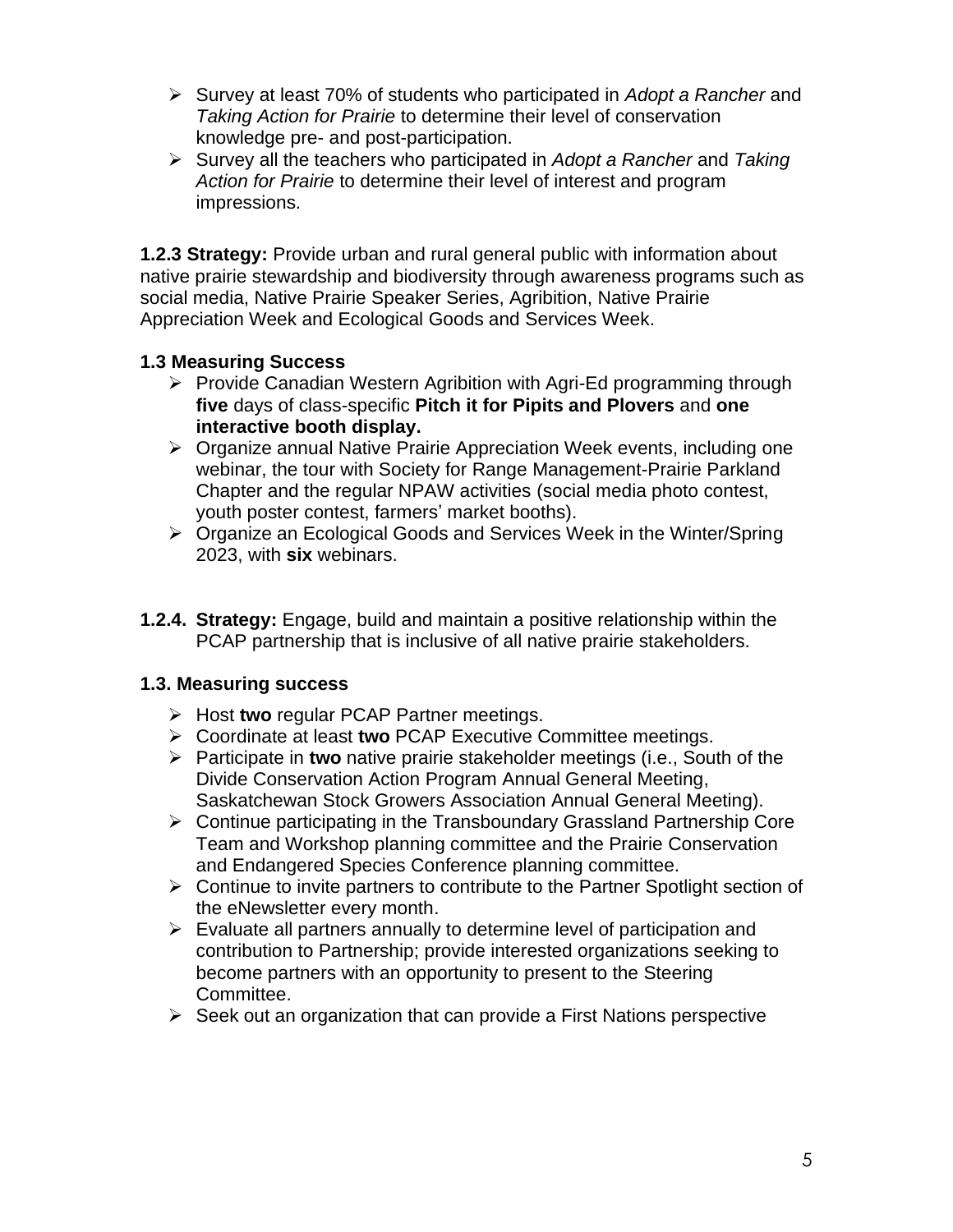# <span id="page-5-0"></span>**2. Responsible Land Use on Native Prairie**

**2.1. Objective**: Provide land users with balanced, evidence-based information about ecological, economic and cultural influences and promote beneficial management practices to sustain healthy native prairie and species at risk populations within a working landscape while mitigating adverse impact.

**2.2.1 Strategy:** Facilitate the identification and understanding of current types of development and land-uses of native prairie in Saskatchewan, and associated monitoring, management and risks of these developments.

#### **2.3. Measuring success**

- ➢ Share information on internal, Partner and external affiliate efforts to quantify and monitor development on native prairie through at least two methods (i.e., internal emails, webinars, newsletter, etc.).
- $\triangleright$  Have at least one presentation on the Prairie Landscape Inventory for partners and contribute to the National Grassland Inventory led by Canadian Forage and Grassland Association.

**2.2.2. Strategy:** Engage and interact with key policy makers, stakeholders and the public about the value of native prairie as a working landscape in Saskatchewan.

#### **2.3. Measuring success**

- ➢ Provide the public with at least **four** formal opportunities to share feedback through an evaluation of PCAP informational events.
- $\triangleright$  Co-host the Native Prairie Appreciation Week Tour, providing special invitations to policy makers and stakeholders and a general invitation to the public to participate.
- ➢ Contribute to the planning committees for the Prairie Conservation and Endangered Species Conference and the Transboundary Grassland Partnership Workshop, to ensure a diversity of topics and perspectives.
- ➢ Organize an Ecological Goods and Services Week in the Winter/Spring 2023.

**2.2.3. Strategy:** Communicate to land users beneficial management practices, planning processes, policies and regulatory requirements for sustainable and responsible land uses of the mosaic of native prairie in Saskatchewan.

#### **2.3. Measuring success**

 $\triangleright$  We will evaluate the assessment rubric to accompany the Multi-Species at Risk guide.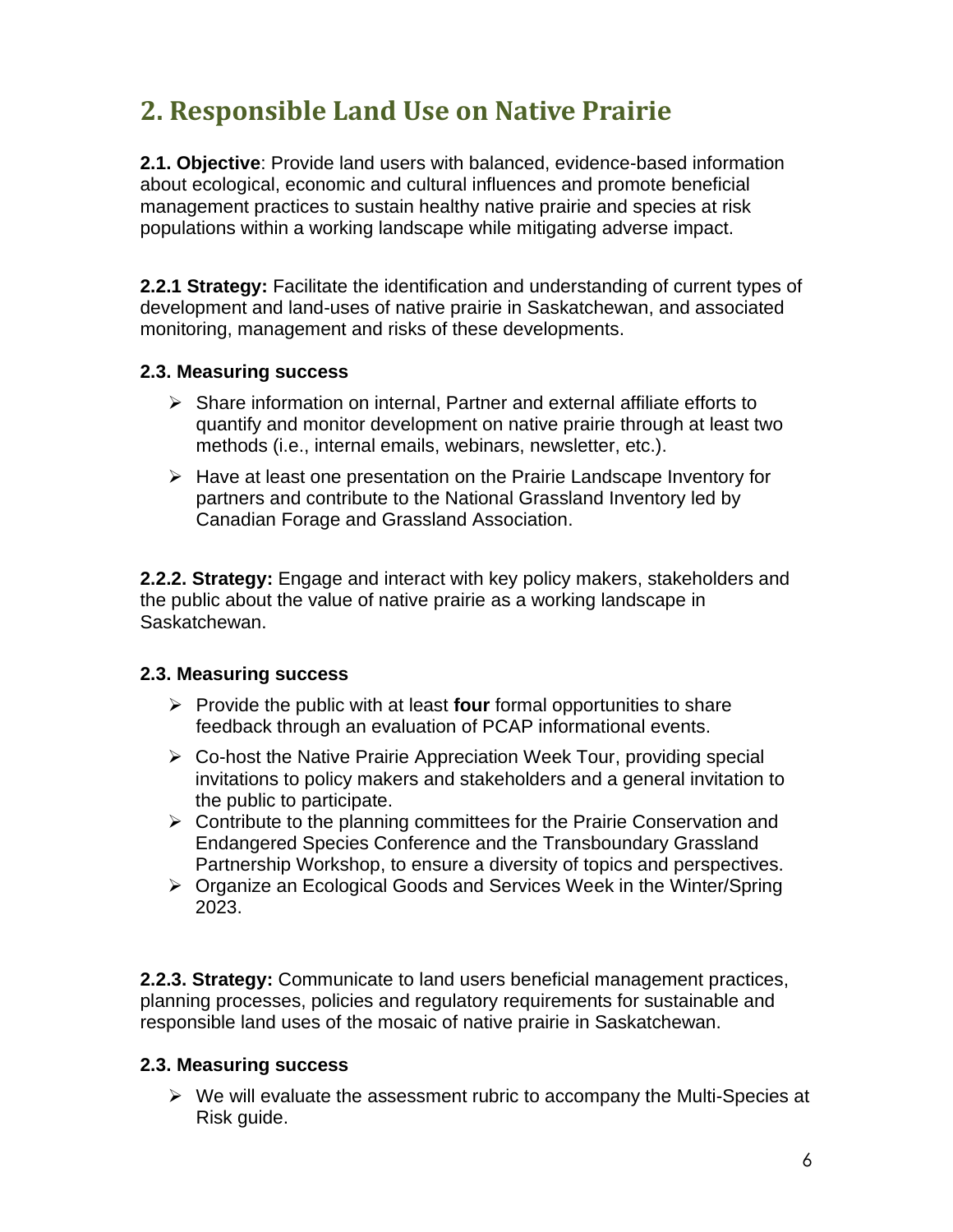- $\triangleright$  Plan in-person workshops with partners, to discuss beneficial management practices, ranch planning, etc.
- ➢ Provide the public with at least **four** formal opportunities to share feedback through an evaluation of PCAP informational events.

**2.2.4. Strategy:** Facilitate research and knowledge transfer about the values and benefits derived from native prairie as a working landscape in Saskatchewan and other jurisdictions.

#### **2.3. Measuring success**

- ➢ Share current EGS research and information in at least **one** publication (print or online) **OR** at least **one** public event (i.e., NPAW or speaker series).
- <span id="page-6-0"></span>➢ Organize an Ecological Goods and Services Week in the Winter/Spring.

## **3. Native Prairie Ecosystem Management**

**3.1 Objective:** Promote the importance of land management knowledge and adoption of practices that have a positive impact on biodiversity, species at risk, and prairie ecosystem health including carbon sequestration and climate change.

**3.2.1. Strategy**: Increase knowledge among native prairie land managers regarding the function of disturbance processes (such as grazing and fire) and the relationship between healthy prairie ecosystems and economic returns.

**3.2.2 Strategy**: Promote access to balanced, evidence-based information and decision-making tools for native prairie land owners and managers through various communication channels including newsletters and the website.

**3.2.3 Strategy**: Develop new habitat identification tools for species at risk targeting land managers.

#### **3.3. Measuring success**

- ➢ Provide a display and engage with prairie land managers through at least **two** producer or land user workshops.
- ➢ Co-host the Native Prairie Appreciation Week tour in Eastend, that includes a presentation by the Canadian Prairies Prescribed Fire Exchange
- ➢ Provide at least **one** article (printed or online) on grassland disturbances or decision-making tools for native prairie landowners.
- ➢ Continue to participate on CFGA's Habitat and Biodiversity Tool steering committee.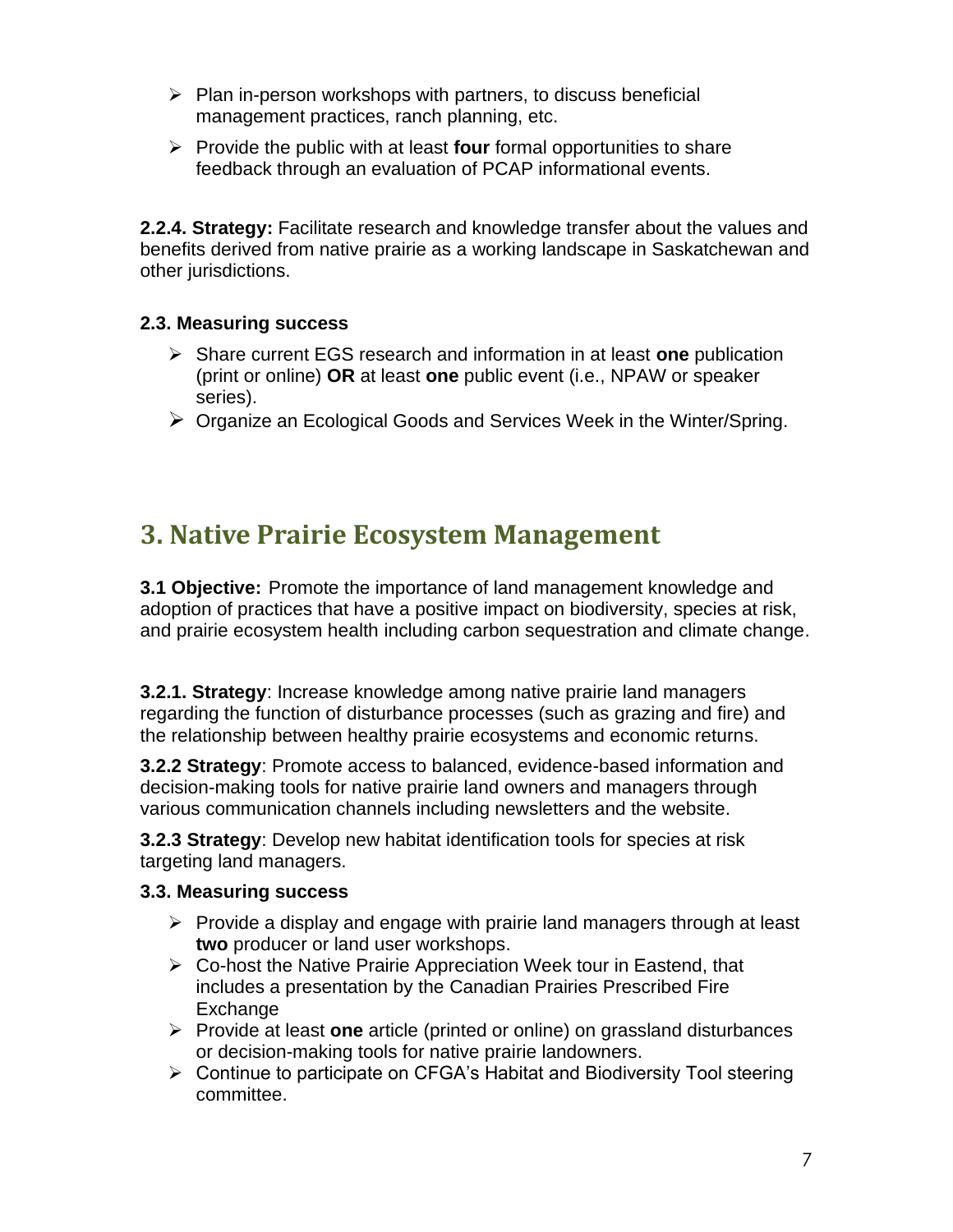**3.2.4. Strategy:** Among stakeholders, increase knowledge and use of current and proposed data collection and monitoring methods and facilitate entry of data into applicable databases (range health, invasive species occurrences, species at risk occurrences).

#### **3.3. Measuring success**

- ➢ Host at least **one** facilitated discussion among the partnership to see if there's opportunity to have a grassland research forum.
- ➢ Provide at least **one** article (printed or online) on how to submit data on invasive species or species at risk in Saskatchewan.
- $\triangleright$  Continue on the steering committee to update the Range Health Assessment Protocol.

**3.2.5. Strategy:** Identify best practices to sustain resilient native prairie ecosystems that are able to support species at risk, minimize threats of invasive species, maintain biodiversity, and withstand extreme weather events (such as droughts or floods).

#### <span id="page-7-0"></span>**3.3. Measuring success**

- $\triangleright$  We will evaluate the assessment rubric to accompany the Multi-Species at Risk guide.
- $\triangleright$  Share any partner initiatives that help identify best practices to sustain resilient native prairie ecosystems.

**3.2.6 Strategy:** Facilitate discussion, as well as gather and share information about prairie carbon sequestration and carbon release from prairie conversion.

#### **3.3. Measuring success**

➢ Share current research and information on carbon sequestration or carbon release from prairie conversion in at least **one** publication (print or online) **OR** at least **one** public event (i.e., speaker series).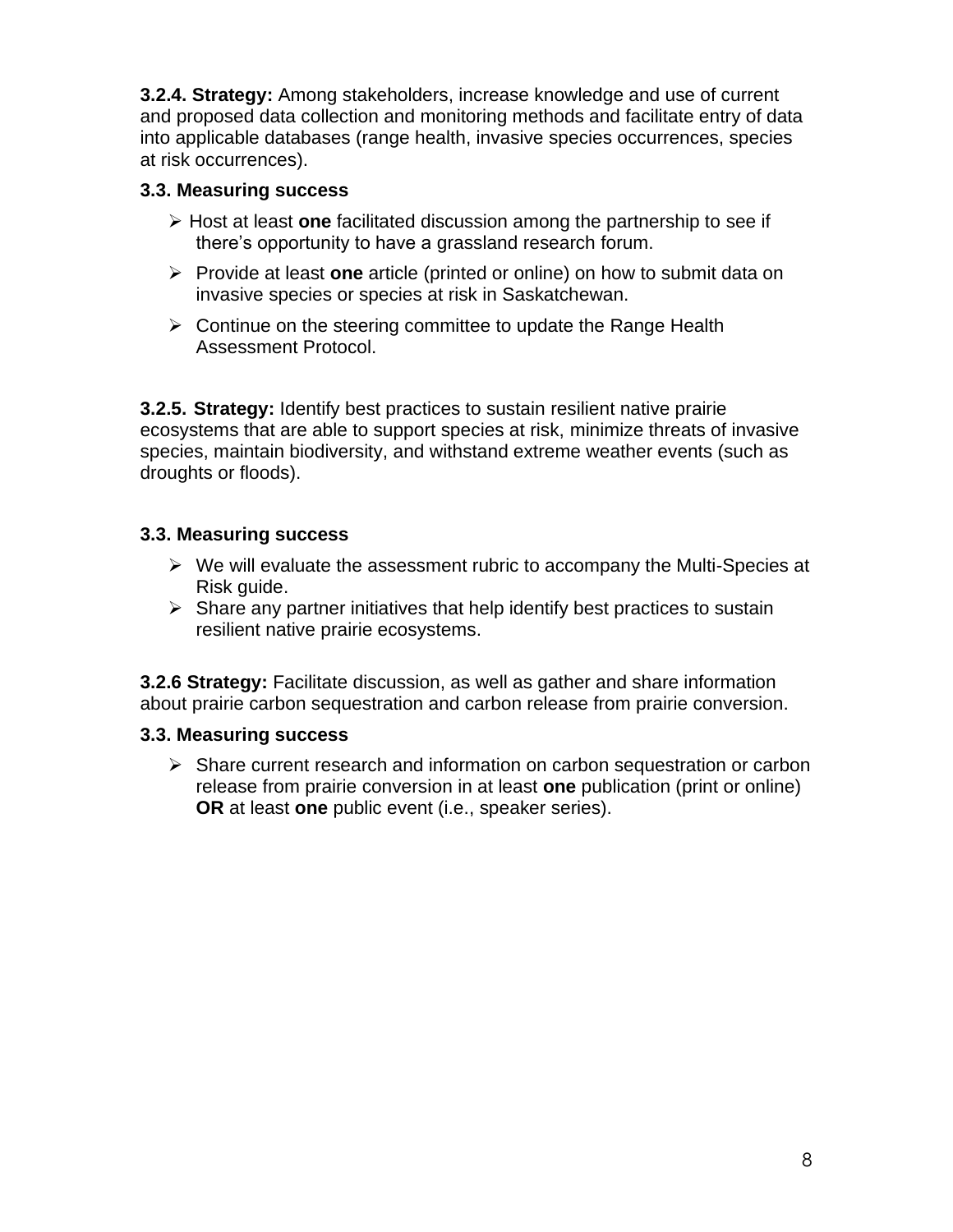# **Appendix 1: 2022-23 SK PCAP Partnership**

<span id="page-8-0"></span>Agriculture & Agri-Food Canada – Science and Technology Branch Canadian Parks and Wilderness Society Ducks Unlimited Canada Environment Canada – Canadian Wildlife Service Meewasin Valley Authority Ministry of Agriculture (SK) Ministry of Environment (SK) Ministry of Energy and Resources (SK) Ministry of Parks, Culture and Sport (SK) Native Plant Society of Saskatchewan Inc. Nature Conservancy of Canada Nature Saskatchewan Parks Canada – Grasslands National Park Prairie Wind & Silver Sage – Friends of Grasslands Redberry Lake Biosphere Reserve Association Inc. Saskatchewan Association of Rural Municipalities Saskatchewan Association of Watersheds Saskatchewan Bison Association Saskatchewan Burrowing Owl Interpretative Centre Saskatchewan Cattlemen's Association Saskatchewan Environmental Society Saskatchewan Forage Council Saskatchewan Stock Growers Association Saskatchewan Stock Growers Foundation Saskatchewan Wildlife Federation **SaskEnergy** SaskOutdoors **SaskPower** Society for Range Management – Prairie Parkland Chapter South of the Divide Conservation Action Program Inc. University of Regina University of Saskatchewan – College of Agriculture and Bioresources Water Security Agency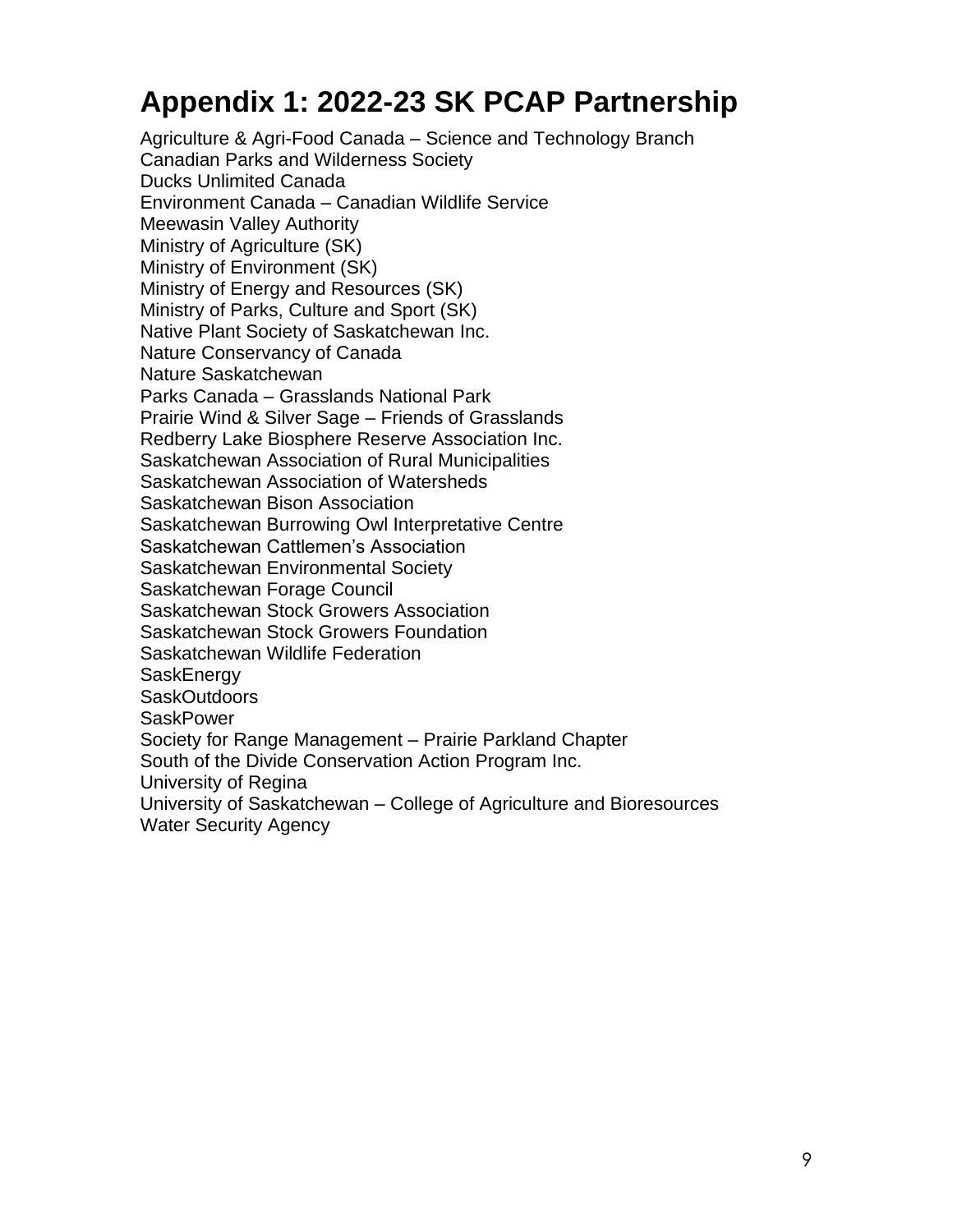# **Appendix 2: 2022-23 Financial & In-Kind Support**

### **Financial Support**

Ducks Unlimited Canada EcoFriendlySask Environment and Climate Change Canada – Priority Places Ministry of Agriculture (SK) Ministry of Environment (SK) – Fish and Wildlife Development Fund Parks Canada - Grasslands National Park Saskatchewan Cattlemen's Association **SaskEnergy SaskPower** SaskWater University of Regina University of Saskatchewan – College of Agriculture and Bioresources Water Security Agency Wildlife Habitat Canada

#### **In-Kind Support**

Agriculture and Agri Food Canada – Science & Technology Branch Canadian Parks and Wilderness Society Ducks Unlimited Canada Environment and Climate Change Canada – Canadian Wildlife Service Meewasin Valley Authority Ministry of Agriculture (SK) Ministry of Environment (SK) Ministry of Energy and Resources (SK) Ministry of Parks, Culture and Sport (SK) Native Plant Society of Saskatchewan Nature Conservancy of Canada Nature Saskatchewan Parks Canada – Grasslands National Park Prairie Wind & Silver Sage – Friends of Grasslands Redberry Lake Biosphere Reserve Association Saskatchewan Association of Rural Municipalities Saskatchewan Association of Watersheds Saskatchewan Bison Association Saskatchewan Burrowing Owl Interpretive Centre Saskatchewan Cattlemen's Association Saskatchewan Environmental Society Saskatchewan Forage Council Saskatchewan Stock Growers Association Saskatchewan Stock Growers Foundation Saskatchewan Wildlife Federation **SaskEnergy** SaskOutdoors **SaskPower**